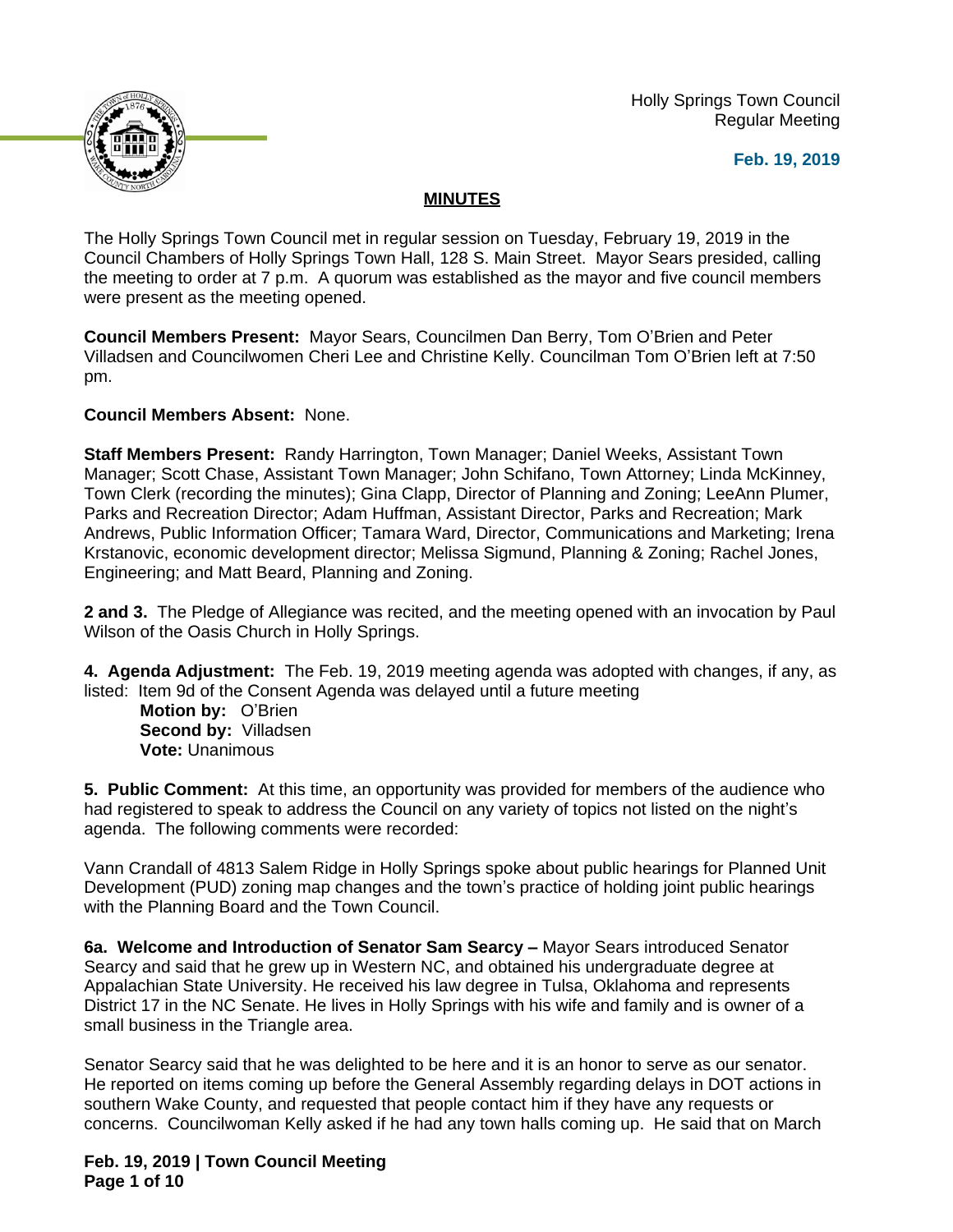20<sup>th</sup> he would be in Fuguay Varina at the Mason Jar Tavern, and on April 24<sup>th</sup> in Holly Springs at Town Hall. Meetings in Apex and Cary will occur at a later date.

### **Action:** None.

**7a. re:Vision Holly Springs Update** – Melissa Sigmund updated the Council on re:Vision Holly Springs and gave background information on the program. She said that Community Outreach had been conducted via social media, emails, newsletters, yard signs, and word of mouth. There were also posters, hand-outs and flyers, including at the Farmers Market, local businesses, and in the ETJ. Over 1100 postcards were mailed to people in the ETJ to make sure that they received information. The event on February  $13<sup>th</sup>$  was an interdepartmental effort. There were over 150 attendees who signed in, and were probably more than that in attendance, because not everyone signed in, or not every member of a family who came together signed in. People were engaged and excited by the activities and were eager to explain their opinions. Ms. Sigmund shared a map showing that the participants came from every part of town.

She said that the next steps will be data entry and analysis. Videos showing the event have been uploaded to the website [www.revisionHSNC.com](http://www.revisionHSNC.com) and there are also tools online so that people who were not able to come on February 13<sup>th</sup> can participate. Some information is uploaded already, and more is being done over the next days and weeks.

The next event is Planapalooza, scheduled for February 28 – March 4 (Thursday – Monday). There will be open sessions with consultants and targeted meetings on topics touched on in the workshop but in a setting conducive to offering more detail. One can go to any or all of the meetings. Ms. Sigmund said she hopes that residents will be able to express what they value and what they want to see. On March 4<sup>th</sup> at 6:00 p.m. there will be a wrap up presentation in the Council Chambers.

Councilwoman Lee asked if there was a brochure that could be sent to councilmembers and Ms. Sigmund said there was, and she would send it.

The point was made by John Schifano that since a quorum of councilmembers could be present we need to advertise the March 4<sup>th</sup> event as a Special Meeting of the Council.

# **Action:** None.

8a. Public Hearing: Special Exception Use petition 18-SEU-15 - Mr. Beard said that this request is for approval of a Special Exception Use for an Artisan Food and Beverage Producer to open a craft distillery and associated bar/taproom in Lease Space 5 of the multi-tenant building known as The Block at 300 S Main St. He reported that the Planning Board did not have any issues or concerns at their meeting on 1/22/2019. The Planning Board recommended Approval and the Planning Board vote was: 8-0-1. He showed the property in question and where in that property the business would be, as well as a proposed floor plan.

Councilwoman Kelly asked if there was any consideration for providing a smoking area that would keep the sidewalk pedestrian friendly. John Schifano said that under state statute the town can prohibit smoking inside, but cannot prohibit smoking on the sidewalk. The town can, however create areas to encourage people to smoke away from the doors.

With that explanation completed, Mayor Sears opened the public hearing. The following sworn testimony and evidence were submitted by those who had been administered the oath by the town clerk:

Chris Melke of 428 Marsh Landing spoke. He said that he has lived in Holly Springs for over 12 years and is happy to do something to give back to the town. He said that the proposed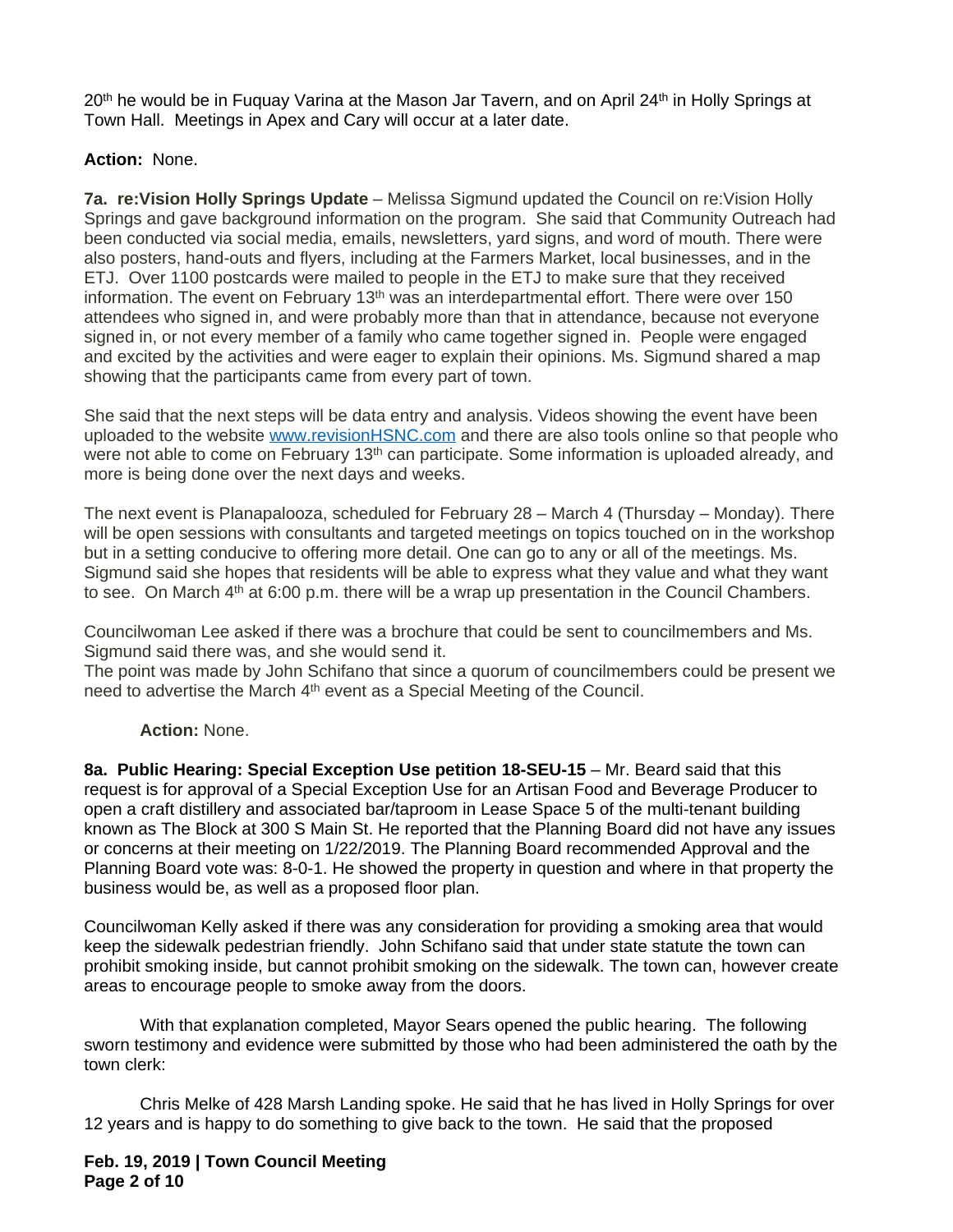business is an award winning artisan food and beverage producer, an excellent addition to the town and a draw to the downtown area. He cannot name the business because of ongoing negotiations.

Mayor Sears closed the public hearing.

**ACTION 1:** The Council approved a motion to make and accept the Findings of Fact for a Special Exception Use as specified in Unified Development Ordinance Section 3.03 A., 2., c. TV: Town Village District to allow for an Artisan Food and Beverage Producer use in the TV: Town Village District at the property located at 300 S Main St, Wake County PIN 0649903903.

### Special Exception Use Findings of Fact:

A special exception use may only be granted upon the presentation of sufficient evidence to enable a written determination that:

- a. The proposed use will not be injurious to the public health, safety, comfort, community moral standards, convenience or general welfare;
- b. The proposed use will not injure or adversely affect the adjacent area;
- c. The proposed use will be consistent with the character of the district, land uses authorized therein, and the Town of Holly Springs Comprehensive Plan;
- d. The proposed use shall conform to all development standards of the applicable district (unless a waiver of such development standards is requested as part of the special exception use petition and approved as set forth above, in which case the proposed use shall conform to the terms and conditions of such waiver).
- e. Access drives or driveways are or will be sufficient in size and properly located to: ensure automotive and pedestrian safety and convenience, traffic flow as set forth in Section 7.09 – Pedestrian Circulation and Vehicular Area Design; and, control and access in case of fire or other emergency;
- f. Off-street parking areas, off-street loading areas, trash enclosures, trash pick-up and removal, and other service areas are located so as to be safe, convenient, allow for access in case of emergency, and to minimize economic, glare, odor, and other impacts on adjoining properties and properties in the general neighborhood;
- g. The lot, building or structure proposed for the use has adequate restroom facilities, cooking facilities, safety equipment (smoke alarms, floatation devices, etc.), or any other service or equipment necessary to provide for the needs of those persons whom may work at, visit or own property nearby to the proposed use;
- h. Utilities, schools, fire, police and other necessary public and private facilities and services will be adequate to handle the needs of the proposed use;
- i. The location and arrangement of the use on the site, screening, buffering, landscaping, and pedestrian ways harmonize with adjoining properties and the general area and minimize adverse impacts; and,
- j. The type, size, and intensity of the proposed use (including but not limited to such considerations as the hours of operation and numbers of people who are likely to utilize or be attracted to the use) will not have significant adverse impacts on adjoining properties or the neighborhood.

**Motion by**: Villadsen **Second by**: Lee **Vote:** Unanimous

**ACTION 2:** Having made findings of fact that the project meets the requirements to be granted a Special Exception Use, a motion was made to approve Special Exception Use #18-SEU-15 as specified in Unified Development Ordinance Section 3.03 A., 2., c. TV: Town Village District to allow for an Artisan Food and Beverage Producer use in the TV: Town Village District at the property

**Feb. 19, 2019 | Town Council Meeting Page 3 of 10**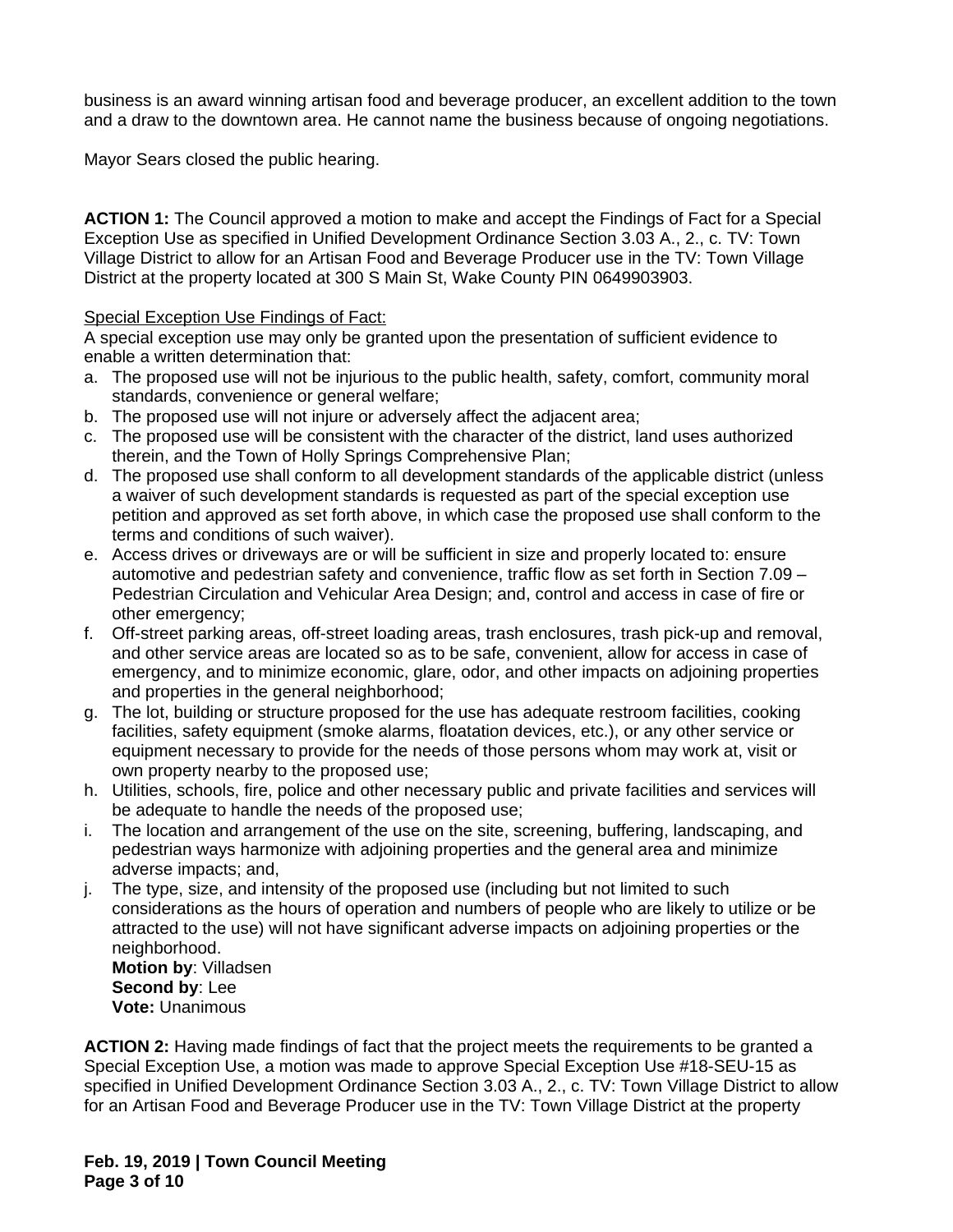located at 300 S Main St, Wake County PIN 0649903903, as submitted by Joni Barnes with the following conditions:

1. All operations must adhere to the evidence submitted by the applicant as stated in the findings of fact submitted and those findings of fact specified by the Town Council in conjunction with 18-SEU-15.

**Motion by**: Berry **Second by**: Lee **Vote:** Unanimous

*A copy of Special Exception Use 18-SEU-15 Findings of Fact are attached to these minutes.*

**8b. Public Hearing: Annexation A19-01** – Ms. Sigmond said that the Town received a voluntary annexation petition annexing approximately 56.752 +/- acres located in the vicinity of Ralph Stephens Road, Avent Ferry Road, and S. Main Street. The property owners are Agnes H. Smith Revocable Living Trust; David L. and Brenda Gale Tollefson; Stephens Cousins, LLC; William and Kathleen Kesserling; and CSX Transportation, Inc., and the property is contiguous with city limits. The petition meets all the statutory requirements for annexation. She explained that the property was made up of several tracts on both sides of Ralph Stephens road.

With that explanation completed, Mayor Sears opened the public hearing. The following input was recorded: none

There being no input the public hearing was closed.

**Action:** The Council approved a motion to adopt Annexation Ordinance A19-01, annexing 56.752 -/+ acres owned by Agnes H. Smith Revocable Living Trust; David L. and Brenda Gale Tollefson; Stephens Cousins, LLC; William and Kathleen Kesserling; and CSX Transportation, Inc., more particularly described as Wake County Pins: 0648-77-1259, 0648-76-7039, 0648-76-5713, and 0648-66-8224, into the corporate limits of the Town of Holly Springs.

**Motion by**: Villadsen **Second by**: Berry **Vote:** Unanimous *A copy of Annexation Ordinance A19-01 is attached to these minutes.*

**8c. Public Hearing: Rezoning Request 18-REZ-15** – Matt Beard said that the Town received a request to rezone a small parcel of former railroad right-of-way to R-MF-15 to establish zoning as the parcel currently has no known zoning designation. The proposed zoning district is the same as the surrounding Stephens Tract property to the north and south of this parcel. He showed the current zoning, which has this sliver of land unzoned.

With that explanation completed, Mayor Sears opened the public hearing. The following input was recorded: none.

There being no input the public hearing was closed.

The applicant's attorney, Jason Baron with Morningstar Law Group, 421 Fayetteville Street, Raleigh said that he was there to answer any questions. He said that during the process of due diligence they discovered that CSX owned this bit of property, but they were able to get it under contract and are requesting rezoning.

Councilman Berry asked Mr. Beard about the sliver of CSX land outside of the annexation. Mr. Beard said that CSX still owns it and does not want it zoned because they get a lower tax rate on unzoned land.

**Feb. 19, 2019 | Town Council Meeting Page 4 of 10**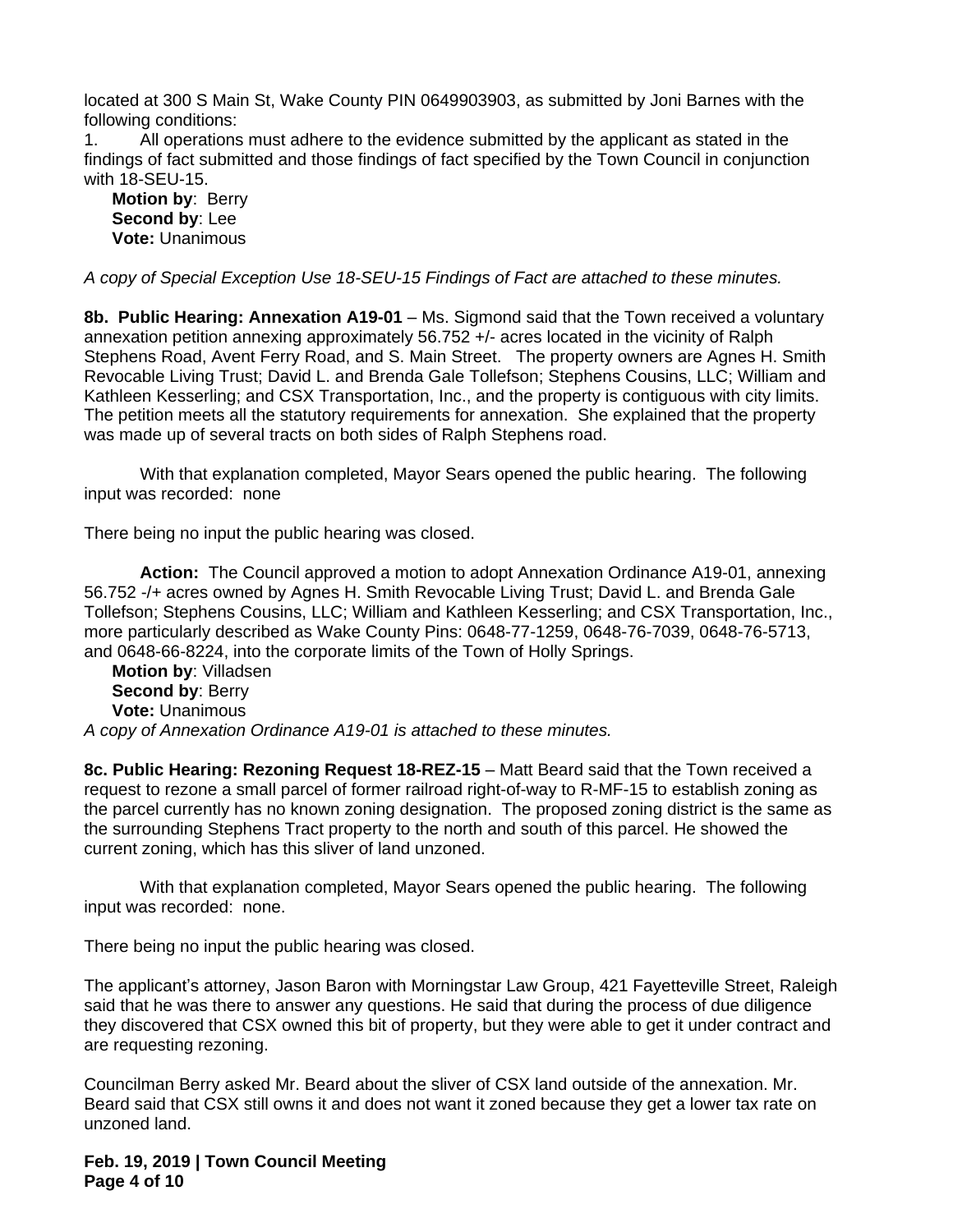**ACTION 1:** The Council approved a motion to accept the following statement as being true: The requested zone map change from unzoned property to R-MF-15: Multifamily Residential Use is consistent with the objectives of the Vision Holly Springs Comprehensive Plan, which supports a range of housing types including townhouses, condominiums, and apartments, and the R-MF-15 district allows for multifamily residential development. The annexation and zoning of this property will allow for the orderly development of the surrounding properties without the creation of gaps in the Town's network of services and infrastructure and will support the development of residential uses in proximity to existing commercial centers.

**Motion by**: Lee **Second by**: Villadsen **Vote:** Unanimous

**ACTION 2:** The Council approved a motion to adopt ordinance 18-REZ-09 to approve and enact Zone Map Change Petition 18-REZ-09 to assign the zoning of 1.39 acres of property with attached Legal Description from unzoned property to R-MF-15: Multifamily Residential Use as submitted by Nils Ghosh.

**Motion by**: O'Brien **Second by**: Villadsen **Vote:** Unanimous

*A copy of Rezoning Ordinance 18-REZ-09 is attached to these minutes.*

**8d. Public Hearing: Development Plan 18-DP-13** – Matt Beard said that the Town received a request for a 292 unit Townhome Multifamily development and associated amenity center and recreational open space. He showed the current zoning, as of tonight, of the property in question, and a proposed site plan. The majority of the townhomes would be on the north side of Ralph Stephens Road. There would be a greenway from the northwest section of the property to the shopping center and Ralph Stephens Road, with connections to Avent Ferry Road.

Rachel Jones spoke about water and sewer connections. Councilman Berry asked what improvements are actually part of the plan. Ms. Jones said there are improvements and upgrades phased with the Basil Creek pump station. The Lowe's development plan has triggered those improvements and they are pursuing those upgrades, all of phase 2 and part of phase 3, which includes replacing existing pumps with larger pumps, extending gravity sewer and taking the Garrison station offline, and installing force main. That will accommodate this project. However, if that is not in place when this project is ready to start construction, then the developer would be responsible for those improvements. The infrastructure would have to be there for them to connect. This project will trigger the water and sewer upgrades that are already planned.

A Transportation Impact Analysis was completed and approved with the rezoning and all improvements identified in the TIA have been incorporated into this plan. As a result, Ralph Stephens will be widened into a four lane divided road with a ten-foot sidewalk on the north side and a five-foot sidewalk on the southern side from the development entrance to Avent Ferry Road. Sidewalk will be provided from Main Street to the southern property line to tie into the greenway. There will be an additional right-turn lane on Ralph Stephens Road from the property line to the intersection with Avent Ferry Road.

Van Crandall said that the Planning Board discussed the following issues or concerns at their meeting on 1/22/2019:

• Questions about the Traffic Impact Analysis and the assumptions being used in preparing them.

**Feb. 19, 2019 | Town Council Meeting Page 5 of 10**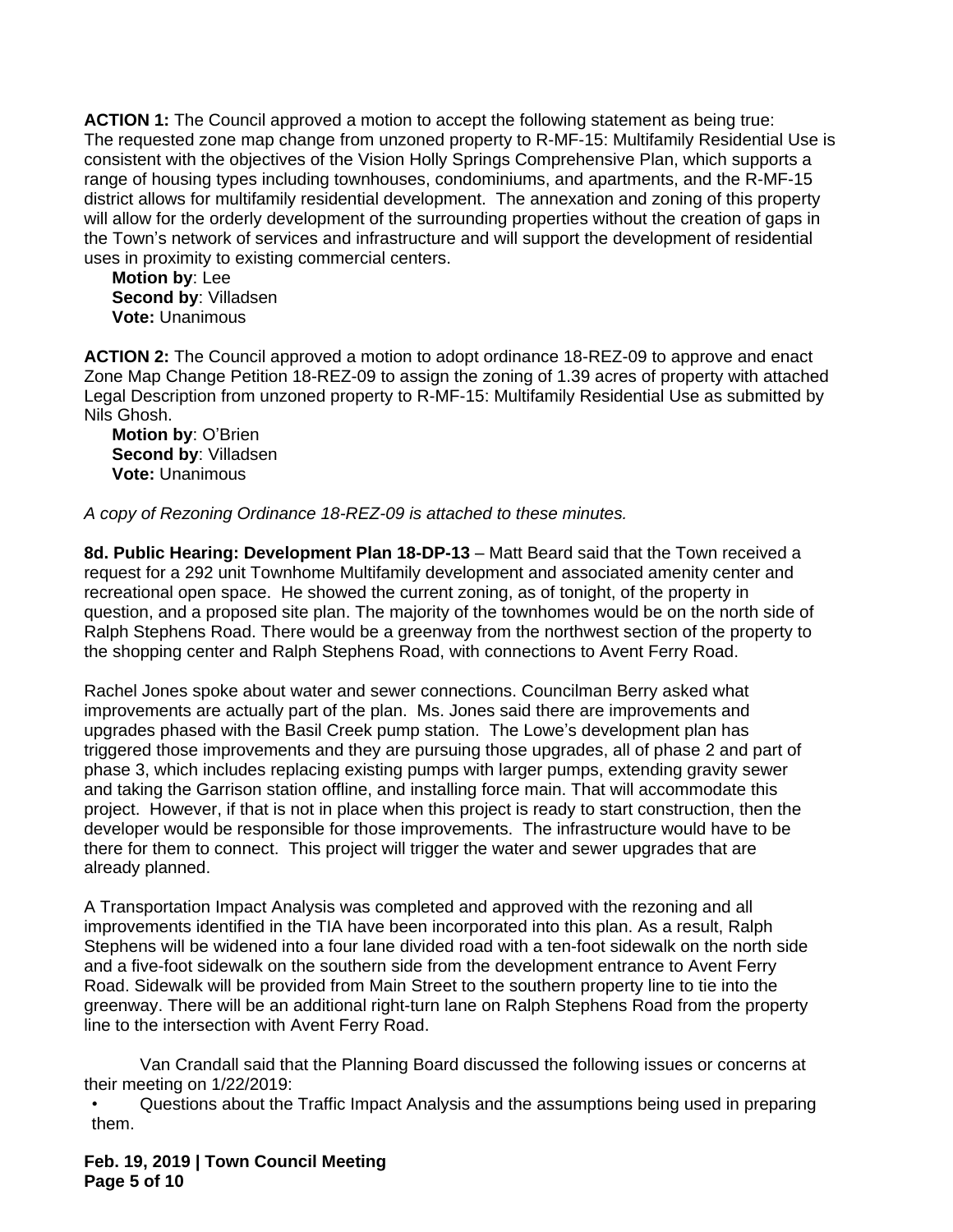• Location of primary access points vs north connection behind Harris Teeter.

Some clarification was provided by staff indicating that commuter traffic to and from the proposed project would primarily occur at points north not south of the project.

• Concern about crosswalk safety at Ralph Stephens Rd crossing. 292 units are proposed, around 31% are on the west side of the road, but the amenities are all on the east side. The target market is working families and empty nesters. Traffic will increase over time, and it could be challenging for children to cross Ralph Stephens Road to get to the amenities.

• Discussion of Greenway connections and gaps in pedestrian connectivity.

Level of buffering and visibility of back of Townhomes from Ralph Stephens Rd. Using a development in Cary at Tryon and Holly Springs Road as an example they discussed effective buffering.

• Requested design of street lighting plans for review by Planning Board and Town Council rather than as part of Construction Drawing review process. Lighting plans were not provided to the Planning Board. A planning board member asked if public street lighting was a part of the Town's required road improvements. Comments related to street lighting surfaced multiple times at the Planning Board meeting.

The Planning Board recommended Approval. The Planning Board vote was: 7-1-1.

With that explanation completed, Mayor Sears opened the public hearing. The following input was recorded: none.

There being no input the public hearing was closed.

Jason Baron with Morningstar Law Group, 421 Fayetteville Street, Raleigh spoke and said that he wanted to present the plan and answer any questions. Mr. Nick Antrilli of WithersRavenel, Inc., 115 MacKenan Dr., Cary said he is a registered engineer and has overseen the plans that are before the council tonight. Regarding density, he said that based on the current zoning there is a potential for a maximum of 459 units, but the plan proposes 292 units or 5.2 per acre with 31 parking spaces above the minimum town requirement; more acres of open space than the required number; a one mile greenway trail surrounding the site, a ten foot multi-use path and a 5 foot sidewalk. Tree preservation is 12% (2% higher than the town requires) and there is open space to preserve wetlands and stream buffers. There are two road connections – to Autumn Park and to the Harris Teeter parking lot, and pedestrian access to Southpark shopping center. It is his professional opinion that the proposed use will not be detrimental to the town, is consistent with the town plan and conforms to all requirements. Service areas are located so as to be safe, access for fire and police is adequate and there is screening to harmonize with adjacent properties.

Mr. Baron said that he believes the project "checks all the boxes" and meets the requirements of the town master plan.

Councilwoman Kelly asked where the mailbox kiosks would be placed. Mr. Antilli said that there would be kiosks on both sides of Ralph Stephens Rd. for the residences on that side, and that they will have parking. Councilwoman Kelly expressed concern about people crossing Ralph Stephens Road. Mr. Antilli explained that the open space is where it is due to preserving the wetlands and the heavily treed nature of that side of Ralph Stephens. He said if the Council would like a redesign to provide open space on the southern side, they have that flexibility.

Councilwoman Lee expressed the hope that homeowners will look at the location of the amenities when choosing which side to live on, but suggested that crosswalk signals could be put in that area for that. Mr. Baron said that there is a high visibility crosswalk planned, but he is not sure if it is lighted. He is willing to work with the town if they believe lighting should be added. Councilman Villadsen said that the crosswalk should incorporate state of the art technology.

**Feb. 19, 2019 | Town Council Meeting Page 6 of 10**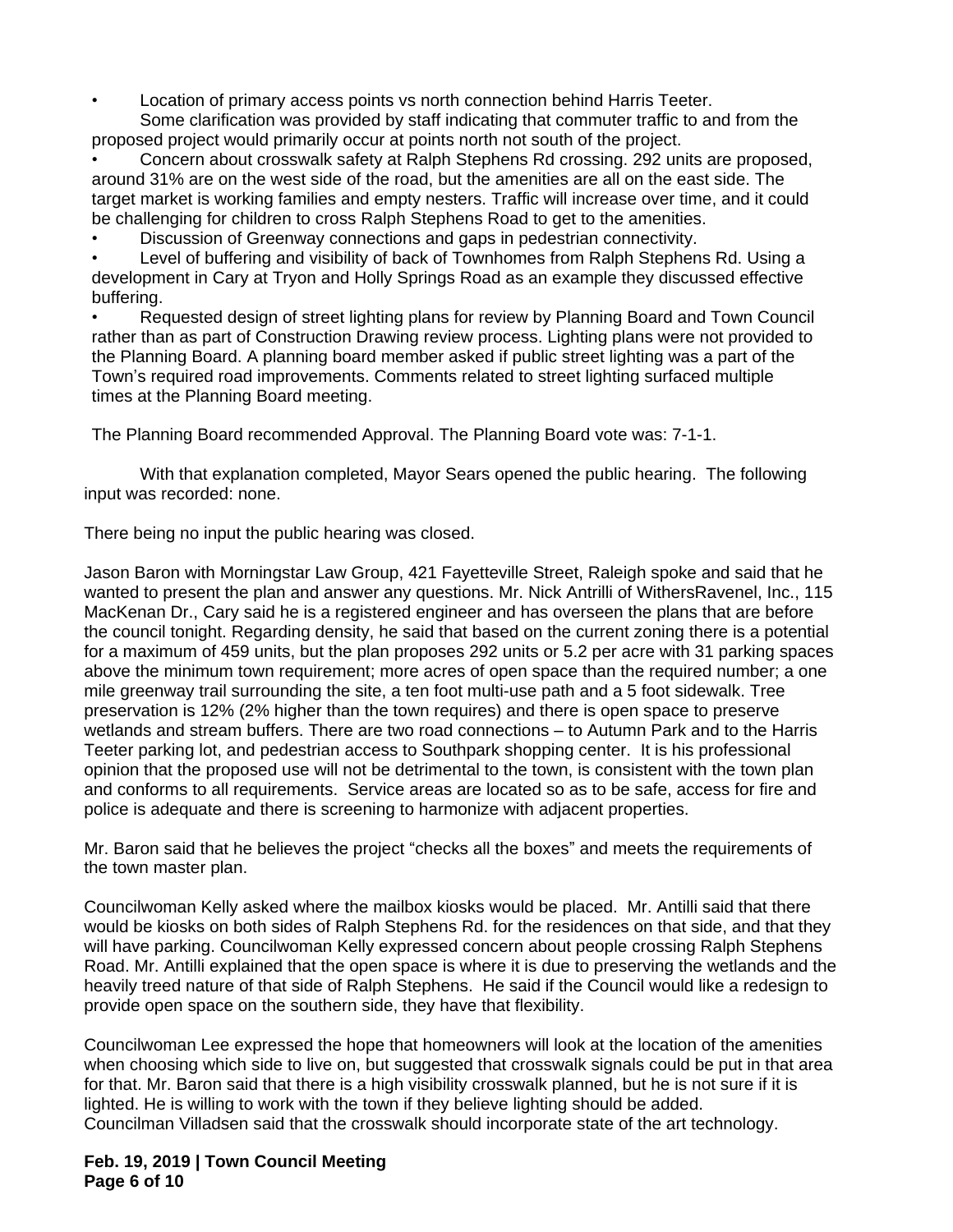Ms. Jones said that they are working on increasing the technology and visibility of crosswalks. Councilman Berry said that he supports more visible crosswalks as it's going to be very busy and pedestrian connectivity is a big concern.

Questions were asked by Council about the plans for buffering. Mr. Antilli said that the plan would provide surrounds for amenities facing Ralph Stephens Rd. and Mr. Beard said that the typical section provided as part of the landscape plan will give you an idea of the types of trees in the plan. He explained the buffer plan includes lower level evergreens and upper level canopy trees.

There was discussion about whether adding a play space on the other side of Ralph Stephens Road would increase or decrease the pedestrian traffic across the road. Mr. Baron expressed that his client is flexible in developing the open and naturalized areas.

**Action:** Council adopted the Findings of Fact below:

**Findings of Fact 1** – That a rapidly flashing beacon crosswalk is necessary to provide adequate pedestrian connectivity for this subdivision. **Motion by**: Villadsen **Second by**: Berry **Vote**: unanimous

**Findings of Fact 2** – That a change to the plan necessary in keeping with spirit of the UDO to provide an open area for residents to congregate that is not currently found in the plan

**Motion by**: DB **Second by**: PV **Vote:** Unanimous

A Motion was then made to approve Development Plan #18-DP-13 for Stephens Tract as submitted by WithersRavenel, Inc., Project Number 02170951, dated Revised 01/07/2019 with the above Findings of Fact, and the following conditions:

1. The interconnection to Autumn Park and the South Park Shopping center shall be blocked off until the construction of this development project is complete.

2. This project will be required to meet the Town of Holly Springs NPDES Ph. II Post Construction Stormwater Ordinance.

3. No fill is allowed in the flood plain for residential development. Fill is not allowed even if it does not raise downstream water surface elevations.

4. SCM's are not permitted in the flood plain.

5. Town Staff has been delegated approval authority by NCDWQ for stormwater management plans. Documentation of approval to NCDEQ is the responsibility of the owner.

6. Road improvements constructed with this development project shall be coordinated with the Town and NCDOT with the Phase I Avent Ferry Road Improvements Project (U-5529).

7. If Phase 2 and portion of Phase 3 Holly Springs Basal Creek Pump Station Upgrades and Improvements identified in the Downstream Sewer Study for this project are not completed with the approved Lowe's Master Plan project, the Stephens Tract Development is responsible for the design, construction and completion of the pump station upgrades and associated improvements with this development plan to serve their project.

8. The following items must be addressed prior to or with the first construction drawing submittal:

a. A point-by-point photometric plan for all site lighting (not including public right-of-way street and pedestrian lights) in conformance with lighting levels specified in UDO Section 7.02 shall be submitted to and approved by the Department of Planning & Zoning.

b. Thoroughfares, collectors and boulevards will require a calculated pavement design and will require NCDOT approval.

**Feb. 19, 2019 | Town Council Meeting Page 7 of 10**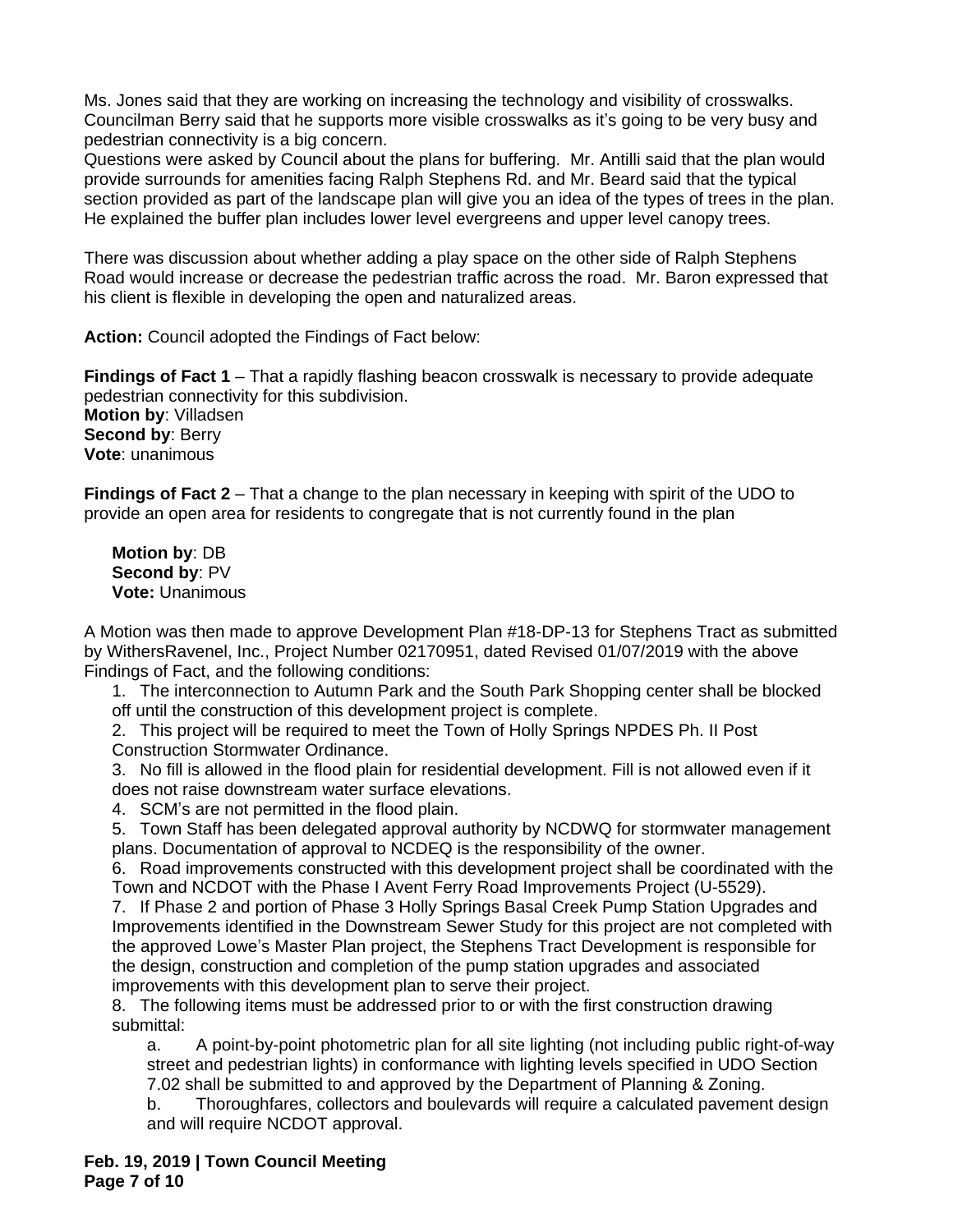c. Improvements identified as the responsibility of the Stephens Tract Development in the approved Downstream Sewer Study, must be submitted by the Developer, detailing the required improvements for review and approval by the Engineering Department and Director of Engineering.

d. Developer shall provide a gravity sewer stub to each upstream adjacent property at a suitable location. Coordinate final design, location and alignment of all gravity sewer stubs to adjacent upstream properties and ensure viable gravity sewer service is provided.

e. A fee-in-lieu is required for constructing the remaining portion of gravity sewer stub as identified on the approved plans. The fee-in-lieu cost estimate shall be submitted by Developer to the Engineering Department with the 1<sup>st</sup> Construction Drawing Submittal for review and approval.

f. Final Gravity Sewer Line Sizing Report is required for all lines that are stubbed to adjacent upstream properties.

g. A flood study is required to meet the Town's policy for Hydrologic Basin Models (Town Policy - P-018). The flood study shall be updated to reflect this project and demonstrate that development of the site will not raise established flood levels.

h. All items listed on the Stormwater Submittal Checklist, Form #16003, must be included with the first construction drawing submittal.

9. The following items must be addressed prior to issuance of construction drawing approval and/or land disturbance permit:

a. Documentation in the form of a plat must be provided for offsite right-of-way to be dedicated for this project.

b. Provide documentation in the form of a recorded plat of any required offsite sewer and/or water easements.

c. If any off site water or sewer facilities are needed to serve this project and are not completed and accepted by the Town at the time of approval of this preliminary subdivision plan, these facilities must be completed prior to construction drawing approval unless otherwise approved by the Director of Engineering. The Town is not responsible for completion of off-site sewer facilities, and will not guarantee completion of such facilities by any other party.

d. Fee-in-lieu of upgrade will be required for the downstream Pump Station and/or Force Main; Holly Springs Basal Creek Pump Station and Garrison Pump Station.

e. Approval of Stormwater Management Plan is required.

f. Payment of the Stormwater Fee-in-Lieu will be required prior to construction drawing approval.

g. Stormwater sureties are required on this project. A performance surety in the form of a bond, letter of credit or cash is required in the amount of 125% estimated construction cost of the stormwater BMP prior to plat recordation and a maintenance surety in the form of a cash escrow account in the amount of 35% the actual construction cost of the BMP is required at the end of the performance monitoring period for the project.

h. All environmental permits must be obtained for the entire project.

10. No more than 85% of building permits (248 units) shall be issued prior to the completion of all developed recreational open space.

**Motion by**: Villadsen **Second by**: Berry **Vote:** Unanimous

*A copy of the Findings of Fact and Development Plan 18DP-13 is attached to these minutes.*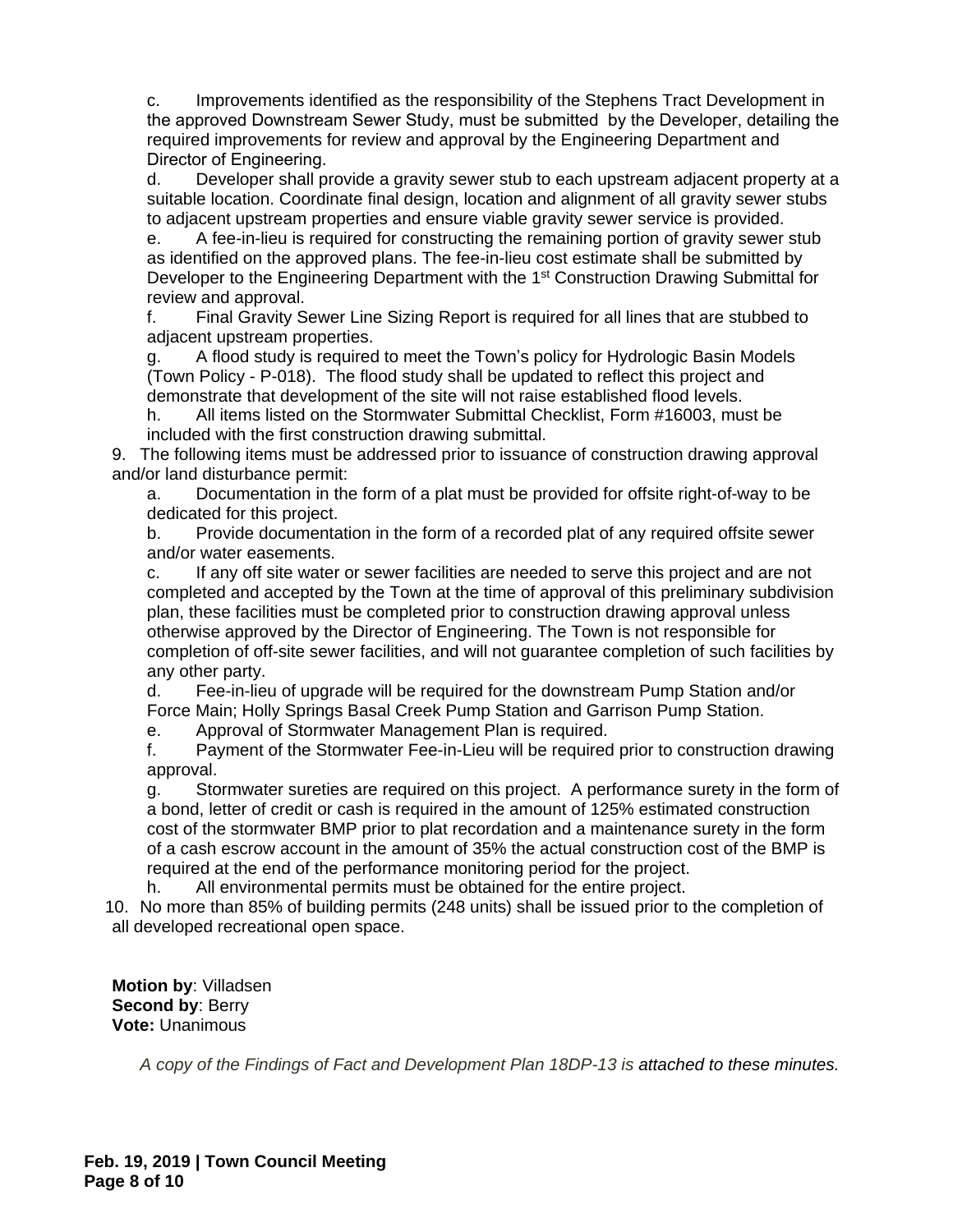**9. Consent Agenda:** The Council approved a motion to approve all items on the Consent Agenda. The motion carried following a motion by Councilwoman Lee, a second by Councilwoman Kelly and a unanimous vote. The following actions were affected:

9a. Minutes - The Council approved minutes of the Board's meetings held February 5, 2019 and February 12, 2019.

9b. Budget Report – The Council receive a report of monthly administrative budget amendments approved by the Town Manager. *A copy of the budget amendment report is attached to these minutes.* 

9c. Annexation A18-08 – The Council closed the advertised public hearing for Annexation A18-08 and agreed to readvertise when the Petitioner is ready to bring forth the annexation request.

### **10 Other Business: Ting Stadium Field Improvements** -

Mayor Sears said that he talked to the owner of the Salamanders who said he feels good about these changes.

Adam Huffman recapped the discussion that was had at the workshop meeting.

The improvements would take out the turf which has become impregnated with clay from the mound, and replace the mound with a portable mound which can be assembled and disassembled in an hour or so. The benefits of this improvement will be increased utility of the field for various sports and levels of players, improved viewing angles for spectators and the elimination of current maintenance issues. It will save the town \$4,250 in labor costs and \$10,000 in material costs each year, and will pay for itself in four years.

Questions were asked about the lifetime of the mound. Mr. Huffman said that the mound would last for many years. The landing strip is the part that will have to be replaced more often, but they will keep an extra in stock so that the facility will not be unprepared.

Randy Harrington expressed to Council that there is some time sensitivity in moving forward because of the start of the Salamander's season.

**Action**: Motion to approve Ting Park Stadium field improvements in the amount of \$40,865.

**Moved:** Kelly **Second:** Lee **Vote:** Unanimous

No further business that required action.

11. **Manager's Report:** The Town Manager reminded the Council of the Town and State dinner tomorrow, including workshops on special topic sessions before the dinner. He then introduced LeeAnn Plumer, the new Parks and Recreation Director, and gave a brief overview of her career. He also recognized Adam Huffman and his work in keeping the department going. He then congratulated the Council for a successful retreat.

**12. Adjournment:** There being no further business for the evening, Councilman Villadsen made a motion to adjourn the February 19, 2019 meeting of the Holly Springs Town Council, seconded by Councilwoman Lee; Council members voted to adjourn with a unanimous vote at 8:44 pm.